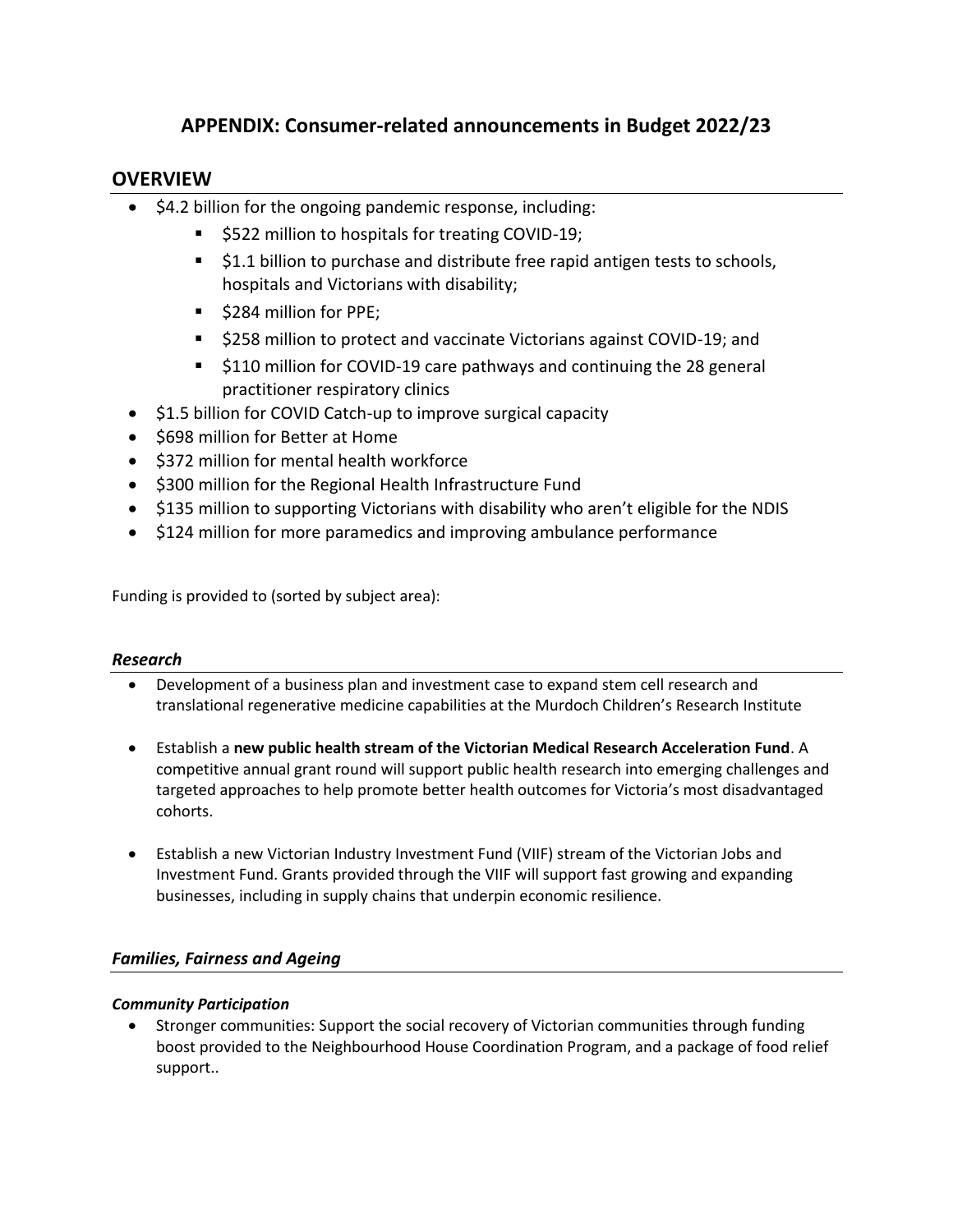• Sikh Volunteers Australia Incorporated to purchase and operate free food distribution vans and for the improvement of facilities at Uniting Prahran.

#### *Ageing Well in Victoria – Social recovery for older Victorians and carers*

- Continue the Victorian Seniors Festival including online video entertainment and radio programs, the Recognising Senior Victorians in Aged Care program and COVIDSafe live performances in aged care facilities and in regional towns with high populations of seniors.
- Continue the Career Pathways into Employment for Unpaid Carers program to deliver tailored employment support.
- **Review into digital connectedness** for senior Victorians.

#### *Youth*

• Continuing initiatives that support young people at risk of disengagement - Empower Youth program will be continued, providing early intervention case management to vulnerable young people. Continued support is also provided for young people to participate in Scouts and Girl Guides.

#### *Health*

- **Better at Home** continue healthcare in the home through use of home-based and virtual care models **where clinically appropriate and selected by patients**.
	- $\circ$  includes funding to support activity growth and maturation of new shared service models.
	- $\circ$  fund the expansion of a pilot model between health services providing transitional care in home like settings while patients await National Disability Insurance Scheme (NDIS) packages.
	- $\circ$  pilot a virtual specialist clinic model that enables Aboriginal Victorians to access care on Country.
- **COVID catch-up plan -** increase **surgical activity,** exceeding pre-pandemic levels by 25 per cent. Funding will provide 40 000 extra surgeries in the next year, building up to a total of 240 000 surgeries annually by 2024. Includes:
	- o establishment of Rapid Access Hubs
	- o public use of private surgical capacity
	- $\circ$  more activity in the public system, including more same-day surgeries and increased twilight and after-hours work
	- o support for the training of an additional 400 perioperative nurses
	- $\circ$  upskill 1000 nurses, train additional theatre and sterilisation technicians, and
	- o the international recruitment of 2 000 healthcare workers.
	- $\circ$  transform Frankston Private Hospital into a public surgery centre to deliver additional capacity.
- Enabling care and meeting demand for hospital services Funding to **support service delivery and performance in Victoria's hospitals**, including more emergency department staff, additional highly specialised therapies, and to support new wards.
- Funding for **Ambulance Victoria to recruit new paramedics** and enhance fleet management, rostering and support functions in order to meet growth in demand for ambulance services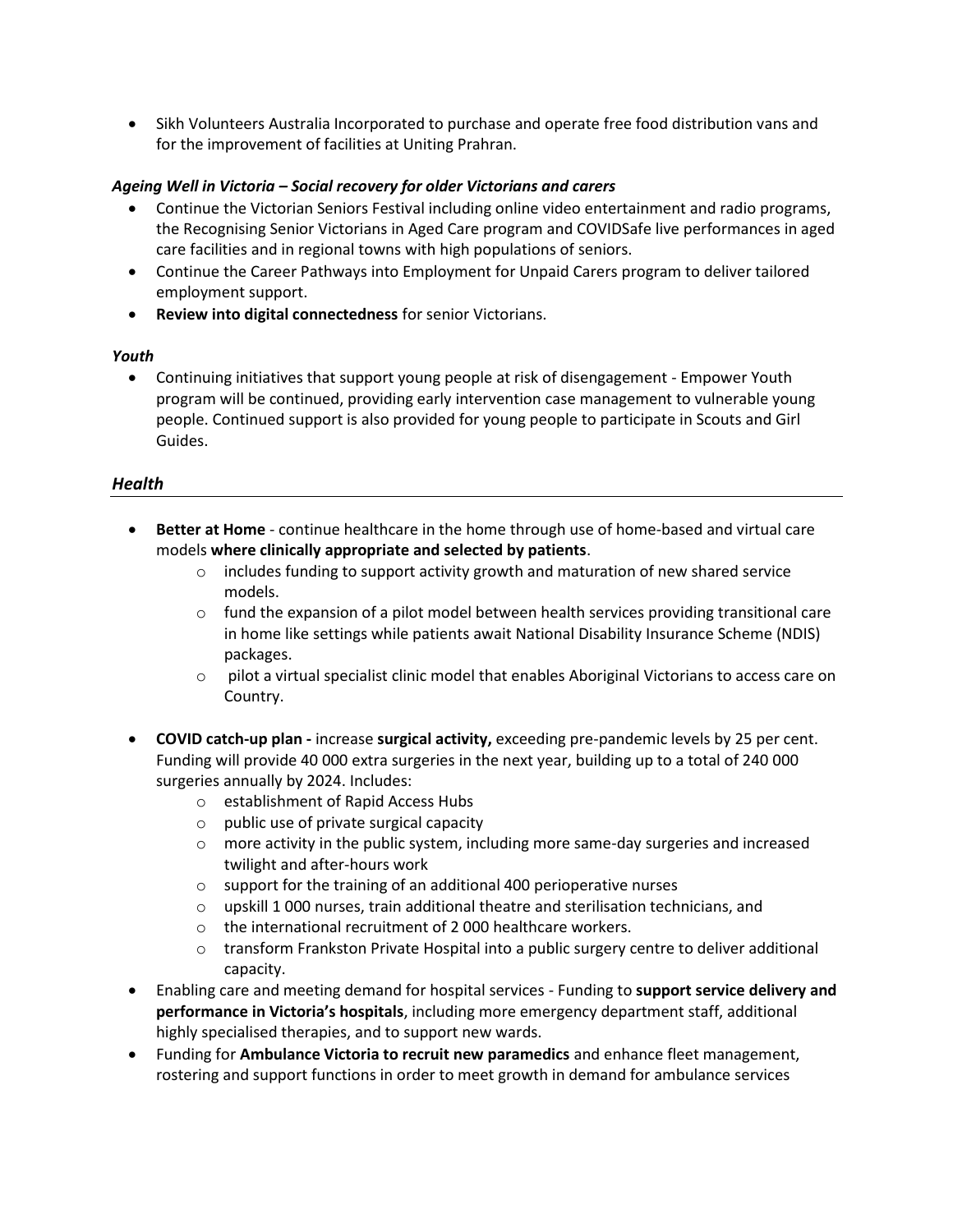- A second Mobile Stroke Unit will also be established to improve access to pre-hospital stroke treatment
- **Community Health Care.** Funding to:
	- o continue and expand services to asylum seekers in Victoria,
	- $\circ$  strengthen community-based healthcare, by increasing the delivery of services for people who have deferred care, and supporting the integration of general practitioners into 20 registered community health services.
	- o support the design of a n**ew community-based model of care for people diagnosed with Type 2 diabetes**, providing early intervention and care via community health services.
- **Health Protection.** Funding to:
	- $\circ$  scale down the COVID-19 public health response in 2022-23 to transition from crisis response to a public health stewardship role to minimise harm and support Victorians who are most at risk. This includes targeted outbreak management in high-risk aged care and health settings via local public health units and multidisciplinary mobile teams.
	- $\circ$  testing and pathology costs and for support functions including data and intelligence, call centre operations, commissioning and legal capability.
	- o continued operation of **local public health units** and additional public health capacity to support these services, including intelligence, **community engagement**, digital capability and the design and delivery of Aboriginal-specific initiatives.
- **Health services**
	- $\circ$  support public health prevention, regulation and response programs, including the establishment of sexual and reproductive health services, increased funding for women's health services, continuing the Healthy Heart Victoria program in the Loddon Mallee region, and increased oversight of Victoria's drinking water supplies.
	- o a review into current clinical placement activity to improve the quantity and quality of clinical placements across healthcare disciplines and expand allied health advanced practice service models in public health services to support the career development of allied health professionals.
	- o operationalise **82 new beds in Victoria's mental health system** to improve access to acute care for those experiencing mental illness as well as increased bed-based support for people experiencing eating disorders
	- o foster connection and reduce social isolation in vulnerable groups by establishing **ten new social inclusion action groups** in local government areas. Mental health training for Auslan and deaf interpreters is also funded to increase the availability of credentialled interpreters.
	- $\circ$  a range of initiatives to deliver a mental health and wellbeing system that is reoriented towards community-based treatment, care and support. This includes: